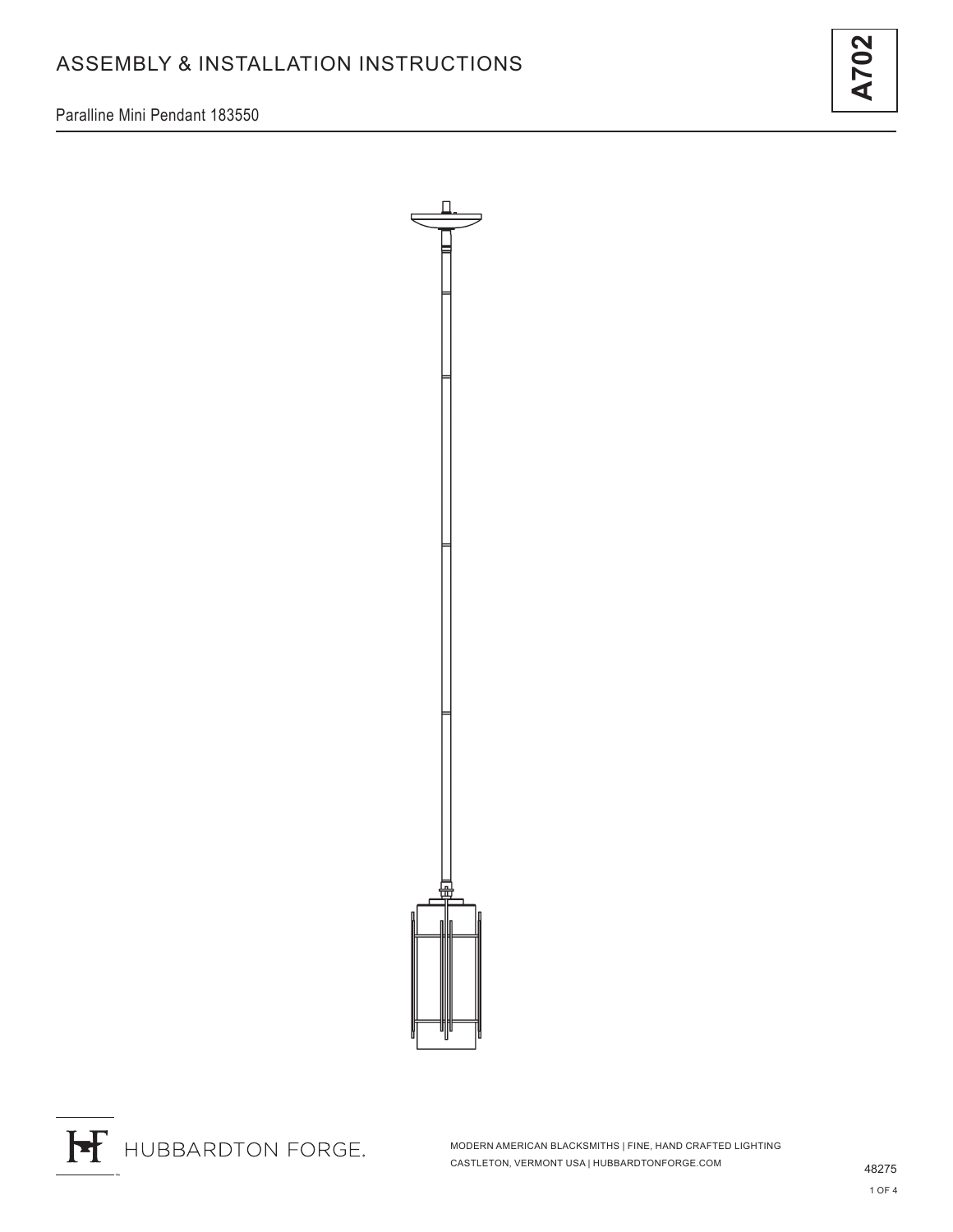#### **Component Parts**

- **A Fixture**
- **B Threaded Nipple**
- **C Crossbar**
- **D Jam Nut**
- **E Threaded Nipple**
- **F Ground Screw**
- **G Canopy Ring**
- **H Canopy**
- **I Swivel**
- **J 3" Fixture Pipe (1)**
- **K 6" Fixture Pipe (1)**
- **L 12" Fixture Pipe (3)**
- **M Double Sided Stem Coupling (4)**
- **N Single Sided Stem Coupling (2)**
- **O Socket**
- **P Bulb (not included)**
- **Q Retaining Ring**
- **R Glass**



**A702**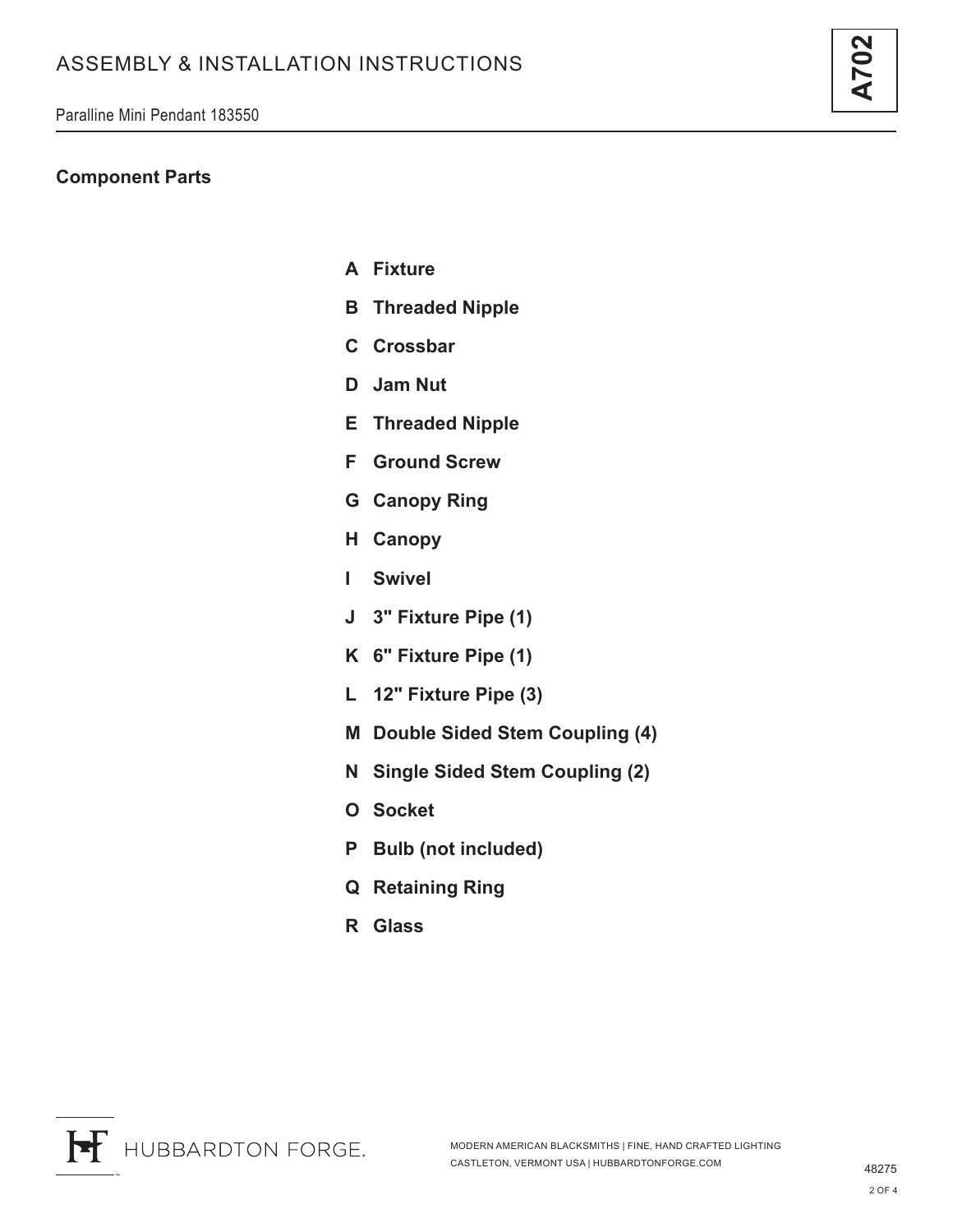## Paralline Mini Pendant 183550

**CAUTION:** *FAILURE TO INSTALL THIS FIXTURE PROPERLY MAY RESULT IN SERIOUS PERSONAL INJURY OR DEATH AND PROPERTY DAMAGE.* We recommend installation by a licensed electrician. This product must be installed in accordance with applicable installation code(s), by a person familiar with the construction and operation of the product and the hazards involved.\*

Caution: Do not exceed maximum wattage noted on fixture. Use only recommended bulbs with fixture.

Please Note: After installation extra hardware and accessories are possible due to our kits are used on multiple products and options.

## **To Install Fixture** *(Figure 1) on following page*

**CAUTION:** BE SURE POWER IS OFF AT THE MAIN BREAKER BOX PRIOR TO INSTALLATION.

- 1. Carefully unpack fixture from the carton.
- 2. Thread jam nut (D) and crossbar (C) onto threaded nipple (E) with ground screw (F) facing towards swivel (I); leave both parts loose.
- 3. Using two machine screws (not provided), temporarily fasten crossbar (C) to the electric box.

**NOTE:** A NEW ELECTRIC BOX COMES WITH SCREWS. WHEN REPLACING A FIXTURE, RETAIN THE EXISTING SCREWS FOR USE WITH THE NEW FIXTURE.

- 4. Adjust the length of threaded nipple (E) in crossbar (C) so that canopy ring (G) will hold canopy (H) against the ceiling with no threads showing for best appearance. When the correct adjustment is established, tighten jam nut (D) against crossbar (C) to secure the adjustment.
- 5. Remove crossbar (C) from the electrical box and proceed with the assembly instructions.
- 6. Locate fixture pipes (J, K, L), fixture (A), double sided stem couplings (M), single sided stem couplings (N) and threaded nipple (B).
- 7. Thread nipple (B) into fixture (A).
- 8. Provided are multiple fixture pipes in three different lengths. Choose the combination that will acheive the overall height desired. Refer to the table below to determine the pipes required to reach the desired overall height. Single sided stem couplings (N) are used at both ends of the assembled pipes. Double sided stem couplings (M) are used between individual pipes. For the shortest possible height, swivel (I) is threaded directly to the nipple (B) installed in step 7. Once you have determined the components necessary, feed the wires that exit fixture (A) through the individual components and thread pipes and couplings together. Wires will slip easier through loose components than through pipes and couplings that are pre-assembled. Once wires are run, apply thread locking compound to all the connection points and assemble the pipes and nipples.

|                                                          |              | <b>Overall Height of Fixture</b> |                                     |      |      |      |      |      |      |      |      |      |      |      |      |      |      |
|----------------------------------------------------------|--------------|----------------------------------|-------------------------------------|------|------|------|------|------|------|------|------|------|------|------|------|------|------|
|                                                          |              | 14.7                             | $\rightarrow$ $\rightarrow$<br>17.1 | 20.7 | 23.7 | 26.7 | 29.7 | 32.7 | 35.7 | 38.7 | 41.7 | 44.7 | 47.7 | 50.7 | 53.7 | 56.7 | 59.7 |
| w<br>ਰ।<br>G1<br>÷<br>∙ ∈<br>௨<br>-<br>$\leftarrow$<br>œ | 3" Pipe (J)  |                                  |                                     |      |      |      |      |      |      |      |      |      |      |      |      |      |      |
|                                                          | 6" Pipe (K)  |                                  |                                     |      |      |      |      |      |      |      |      |      |      |      |      |      |      |
|                                                          | 12" Pipe (L) |                                  |                                     |      |      |      |      |      |      |      |      |      |      |      |      |      |      |

**NOTE:** APPLICATION OF THE THREAD LOCKING COMPOUND IS NECESSARY TO PREVENT THE PIPE FROM LOOSENING DURING REGULAR MAINTENANCE AND CLEANING OF THE FIXTURE. BE CERTAIN TO APPLY THE COMPOUND.

9. Refer to instructions on next page to continue installation.